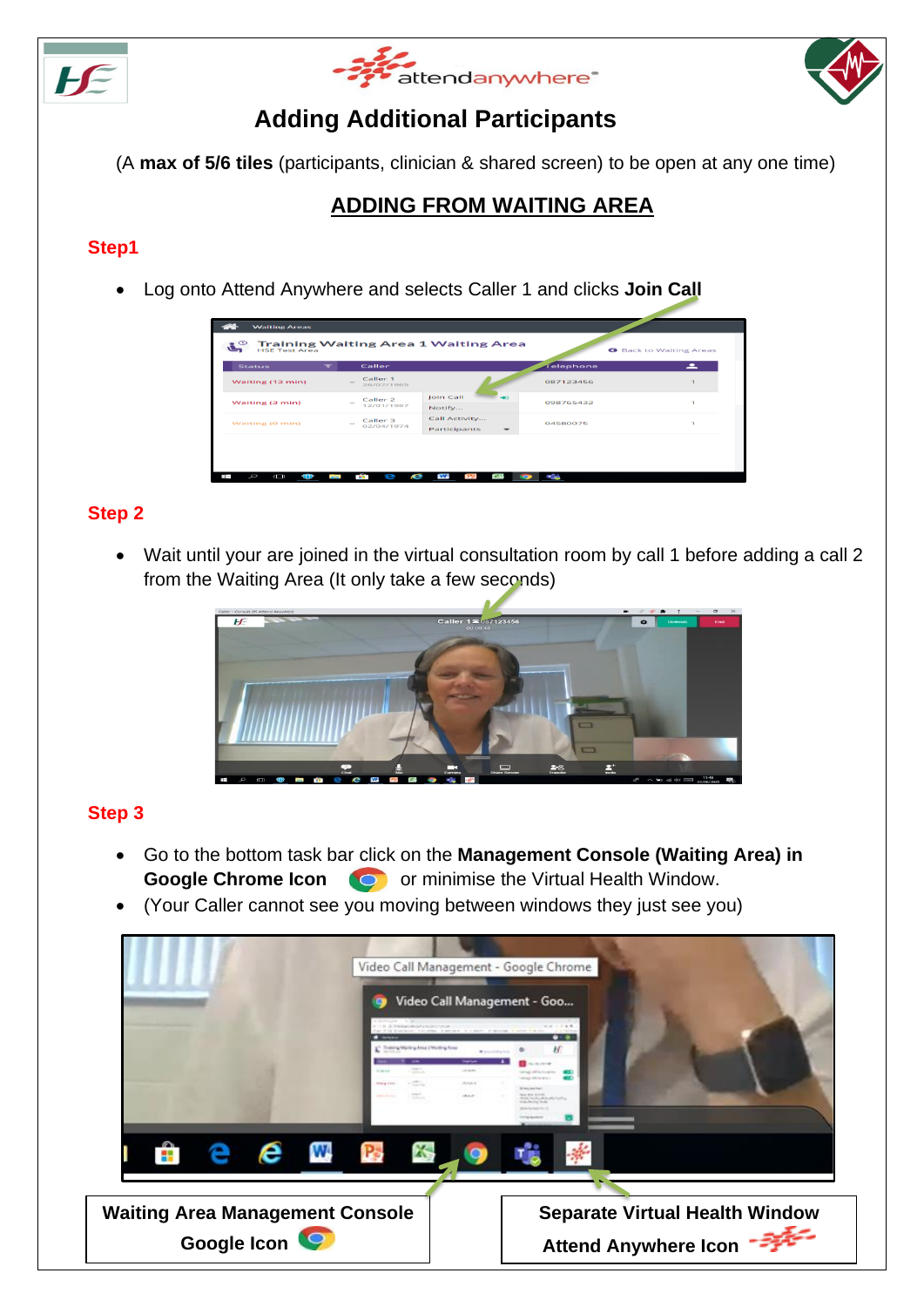





#### **Step 4**

- From the Management Console (Waiting Area), identify & click on Caller 2 in the caller queue that you want to join in the virtual consultation room with Caller 1
- Click **Add to Call.**
- You can see below that Caller 1 is in the virtual consultation window with yourself as indicated by **Being Seen Status** and **Participate** = 2

| <b>HSE Test Area</b> |        |                           |                       |                  | <b>G</b> Back to Waiting Areas |
|----------------------|--------|---------------------------|-----------------------|------------------|--------------------------------|
| Status,              | ▼      | Caller                    |                       | <b>Telephone</b> |                                |
| <b>Being seen</b>    | $\sim$ | Caller 1<br>26/07/1965    |                       | 087123456        | $\mathbf{z}$                   |
| Waiting (5 min)      | $\sim$ | Caller 2<br>12/01/1987    |                       | 098765432        | $\mathbf{r}$                   |
| Waiting (1 min)      | $\sim$ | $C$ aller 3<br>02/04/1974 | Add to Call<br>Notify | 04580075         | $\mathbf{I}$                   |
|                      |        |                           | Call Activity         |                  |                                |
|                      |        |                           | Participants<br>-     |                  |                                |

• To an additional participant from the Waiting Area queue, click the **Add to call** button.

#### **Step 5**

- You will be asked to verify that you want to add the Caller 2 into the Virtual Consultation Room with Caller 1
- Click **Yes** to add the second caller to your virtual Consultation room.

|              |        |             |               |                   |       |  |            |             |                          |                           | <b>Add Caller 2 to call?</b> |                                                             |  |  |              |                           |
|--------------|--------|-------------|---------------|-------------------|-------|--|------------|-------------|--------------------------|---------------------------|------------------------------|-------------------------------------------------------------|--|--|--------------|---------------------------|
|              |        |             |               |                   |       |  |            |             | $\bigcirc$               | current call.             |                              | This will pull Caller 2 from<br>the Waiting Area, into your |  |  |              |                           |
|              |        |             |               |                   |       |  |            |             |                          | $\blacktriangleright$ Yes |                              |                                                             |  |  |              |                           |
|              |        |             |               |                   |       |  |            |             | $\overline{\phantom{a}}$ | <b>No</b>                 |                              |                                                             |  |  |              |                           |
|              |        |             |               |                   |       |  |            |             |                          |                           |                              |                                                             |  |  |              |                           |
|              |        |             |               |                   |       |  |            |             |                          |                           |                              |                                                             |  |  |              |                           |
|              |        |             |               |                   |       |  |            |             |                          |                           |                              |                                                             |  |  |              |                           |
|              |        |             |               |                   |       |  |            |             |                          |                           |                              |                                                             |  |  |              |                           |
| $\circ$<br>Ī | $\Box$ | <b>STEP</b> | <b>County</b> | <b>CONTRACTOR</b> | e e w |  | <b>APP</b> | <b>CAST</b> |                          |                           | -seko-                       |                                                             |  |  | $58^{\circ}$ | $\sim$ 400 $\approx$ 40 0 |

#### **Step 6**

- On the bottom task bar move back to the Virtual Consultation by clicking on the Attend Anywhere Icon -
- Wait for the second caller to join.
- There are now 3 participants in the virtual Consultation room.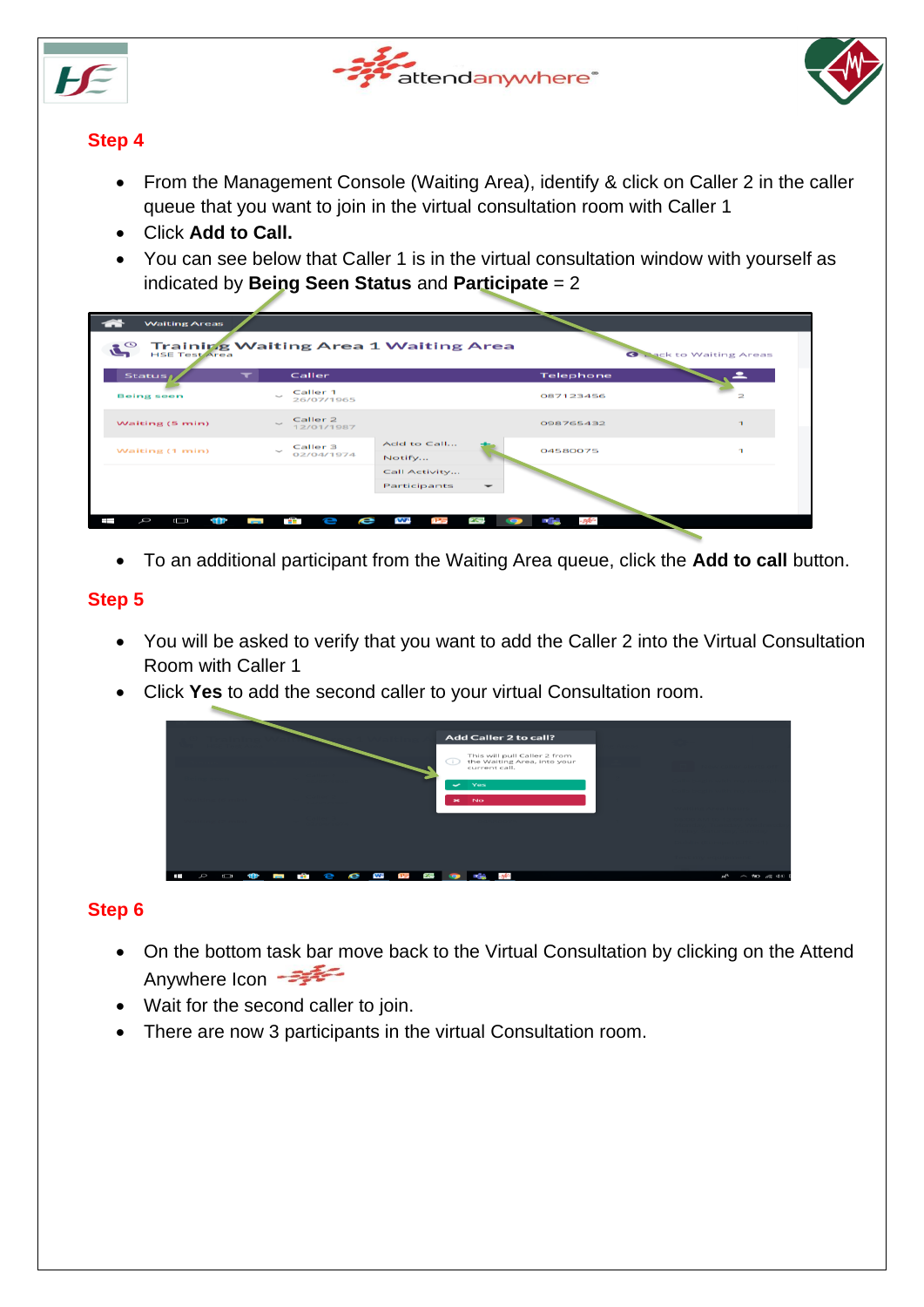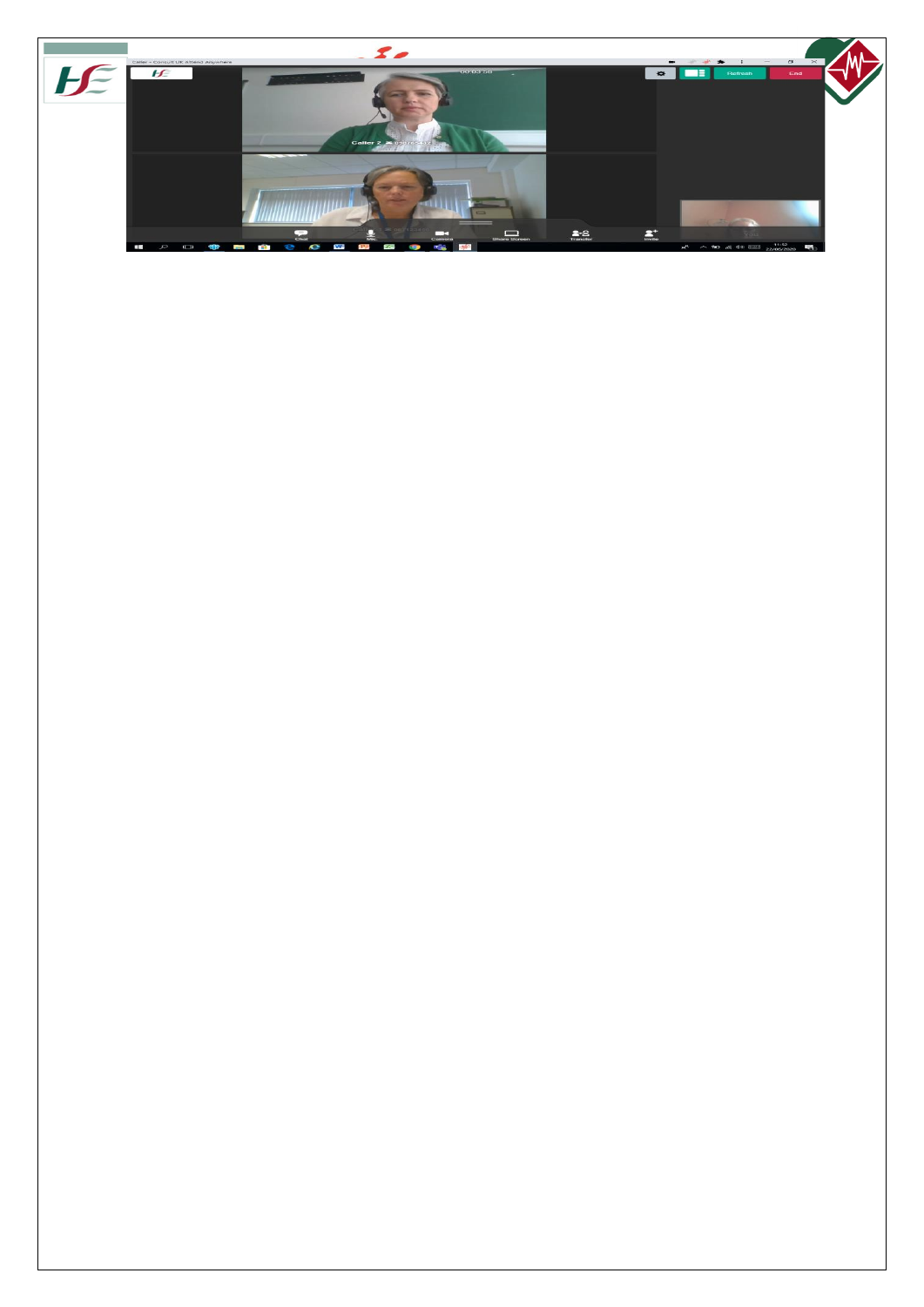





### **Step 7**

- Wait for the two callers and Clinician to be visible in the virtual Consultation room before adding Caller 3.
- To add Caller 3 repeat Steps 4 & 5



#### **Step 8**

- The Call Screen's video area displays one 'tile' for each person in the call.
- The screen layout automatically changes so that all participants, except for you, occupy equal parts of the main video area.
- Depending on the layout you select, and the number or participants in the call, the size and position of each tile may change:
- The **Layout Button** appears when there are 3 participants or tiles on the screen.



• Click/tap **Once** on a tile and it will be displayed as the main picture (tile) on your screen



**Please Note:** An individual video call session works best with **six** participants or fewer.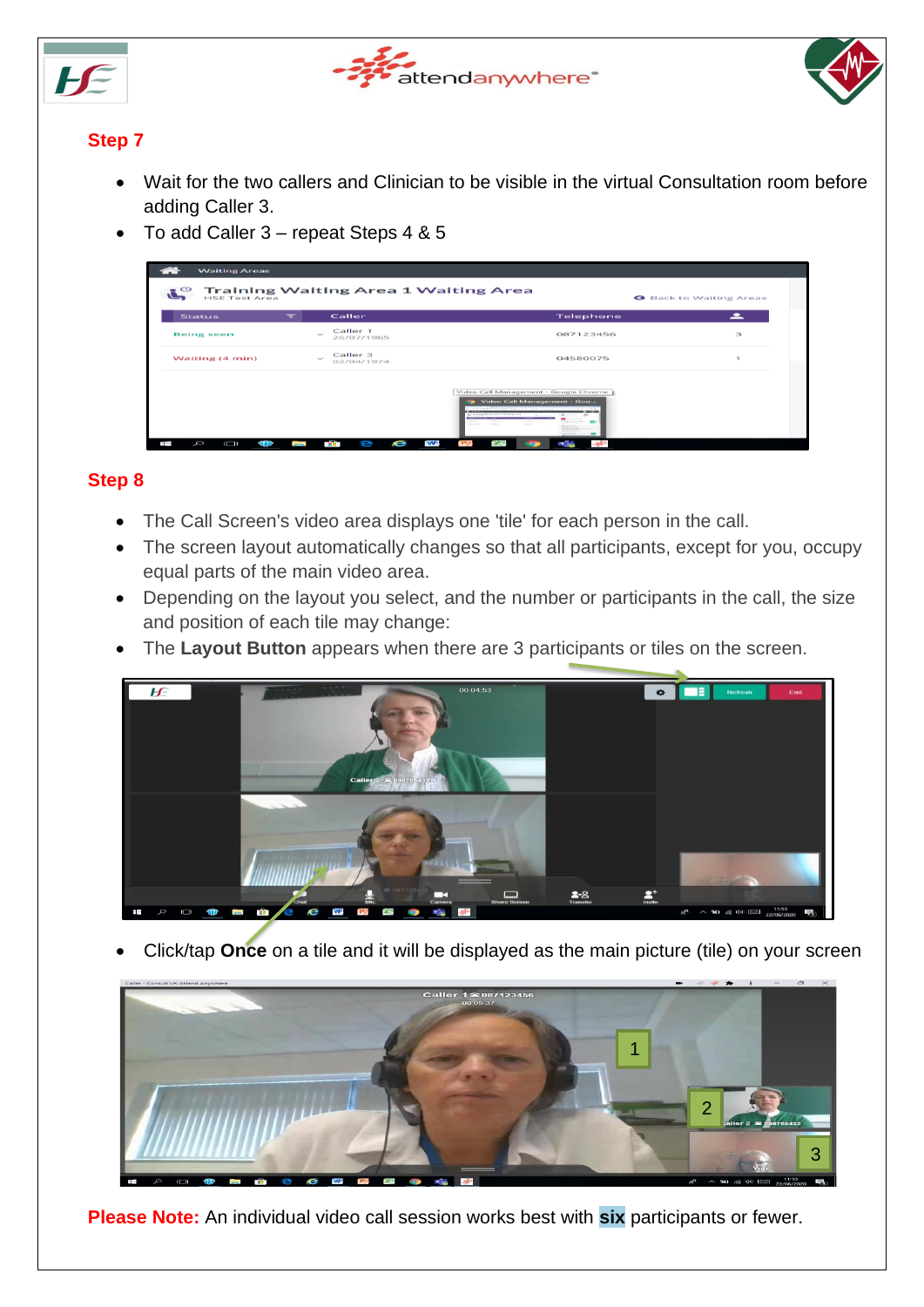





# **Ways for the additional Participants to leave the call**

Each additional caller can leave the call when they want by clicking on the **End Call** button

and they will leave the virtual Consultation Screen

**Note:** The clinician also has the option of disconnecting a specific caller if the need arises.

## **To disconnect a caller/callers**

**Step 1** Go to Waiting Area Management Console (Click on Google Chrome Icon)

**Step 2** Click on Caller's name, with whom additional participants have been added (Being seen status).

**Step 3** Click on Participants Tile and the names of participants will be displayed.

| <b>HSE Test Area</b> | <b>G</b> Back to Waiting Areas |                        |                                              |                  |   |
|----------------------|--------------------------------|------------------------|----------------------------------------------|------------------|---|
| <b>Status</b>        | ▼                              | Caller                 |                                              | <b>Telephone</b> | ∸ |
| <b>Being seen</b>    | $\sim$                         | Caller 1<br>26/07/1965 |                                              | 087123456        | 3 |
| Waiting (1 min)      | $\tilde{}$                     | Caller 3<br>02/04/1    | (This person is in a consultation)<br>Notify | 04580075         |   |
|                      |                                |                        | Call Activity                                |                  |   |
|                      |                                |                        | Participants                                 |                  |   |
|                      |                                |                        | Caller 1                                     |                  |   |
|                      |                                |                        | Demo Clinician (Provider)                    |                  |   |
|                      |                                |                        | Caller 2 (Guest)                             |                  |   |

**Step 4** Click on the name of the person that you want to disconnect from the virtual consult.

**Step 5** A pop-up window will appear allowing you to disconnect the call. Click on **Disconnect.**

**Step 6** If, you click on Disconnect, as second pop-up window will appear asking you to validate your decision. Click on **Yes** and they will leave the call.

**Step 7** Caller 2 will be removed from the call and will not appear in the participants list.

| <b>Training Waiting Area 1 Waiting Area</b><br><b>HSE Test Area</b> |                                 | <b>G</b> Back to Waiting Areas                |           |                |
|---------------------------------------------------------------------|---------------------------------|-----------------------------------------------|-----------|----------------|
| <b>Status</b>                                                       | Caller                          |                                               | Telephone | ∸              |
| Being seen                                                          | Caller <sub>1</sub>             | 26/07/1965                                    | 087123456 | $\overline{z}$ |
| Waiting (2 min)                                                     | Caller 3<br>$\omega$<br>02/04/1 | (This person is in a consultation).<br>Notify | 04580075  |                |
|                                                                     |                                 | Call Activity                                 |           |                |
|                                                                     |                                 | Participants                                  |           |                |
|                                                                     |                                 | Caller 1                                      |           |                |
|                                                                     |                                 | Demo Clinician (Provider)                     |           |                |

The steps above can be repeated for any other participant in the virtual consultation room.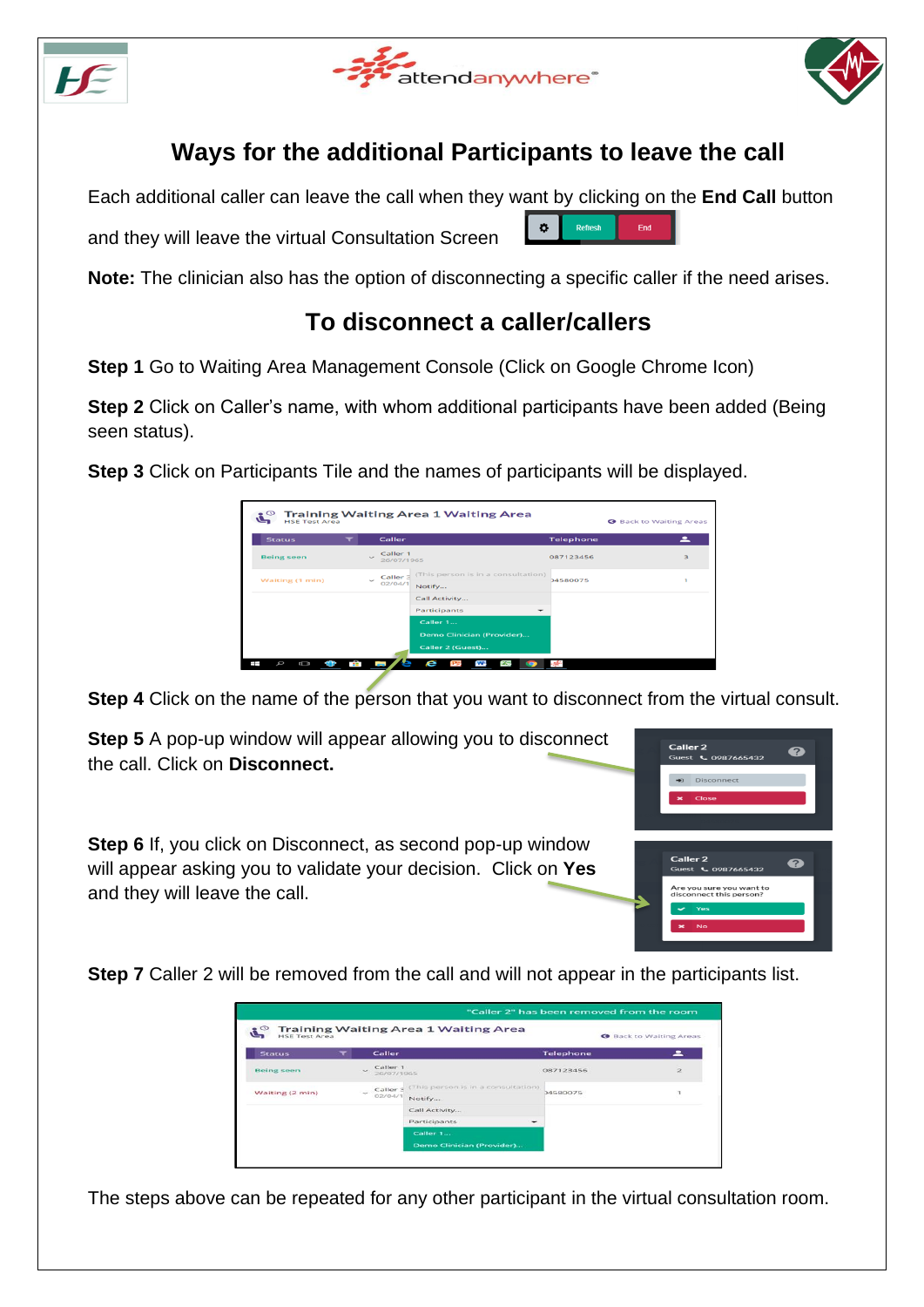





# **Adding Additional Participants**

## **ADDING FROM VIRTUAL CONSULTION ROOM**

While a Clinician is providing a consultation to a patient/Service User, an additional participant (for example, a MDT member) may be required.

The Clinician can text (SMS) or email a secure link to the participant, using the Call Screen's **Invite** option.

| Clinician* selects the patient/client<br>from the Waiting Area queue<br><b>Waiting Area</b><br><b>Clicks the Join Call button</b><br>Caller:<br><b>Daki Tribus, day</b><br>Joint Call<br>Notify<br>Participants | Clinician and patient/client enter<br>the Waiting Area in their<br>own private room | From the Call Screen, the clinician<br>invites the additional participant<br>to the call as a guest.<br><b>ASSESSED</b><br>Р<br>Invite<br>The Invite Guest dialog box walks<br>the clinician through inviting<br>someone to the call | Additional participant clicks the guest<br>link from the email or text message.<br>Click me<br>Additional participant enters the<br>room of the clinician and<br>patient/client |
|-----------------------------------------------------------------------------------------------------------------------------------------------------------------------------------------------------------------|-------------------------------------------------------------------------------------|--------------------------------------------------------------------------------------------------------------------------------------------------------------------------------------------------------------------------------------|---------------------------------------------------------------------------------------------------------------------------------------------------------------------------------|

#### **Steps – Invite Option**

- Log on to Attend Anywhere platform
- Join Call with client.
- Client and Clinician join each other in a virtual consultation room.
- If another person is needed on the call click on the **Invite Guest** button in the call control bar at the bottom of the screen.



- A pop up window opens giving two opions either to email or text a link to invite an additional person in directly into the virtual consultation room.
- If sending a text place +353 in front of the number and the send the link.
- The invited participant will click on the link input details and will join directly into the call.
- They will not have to be added from the waiting area.
- The invited participant will appear along side Caller 1.